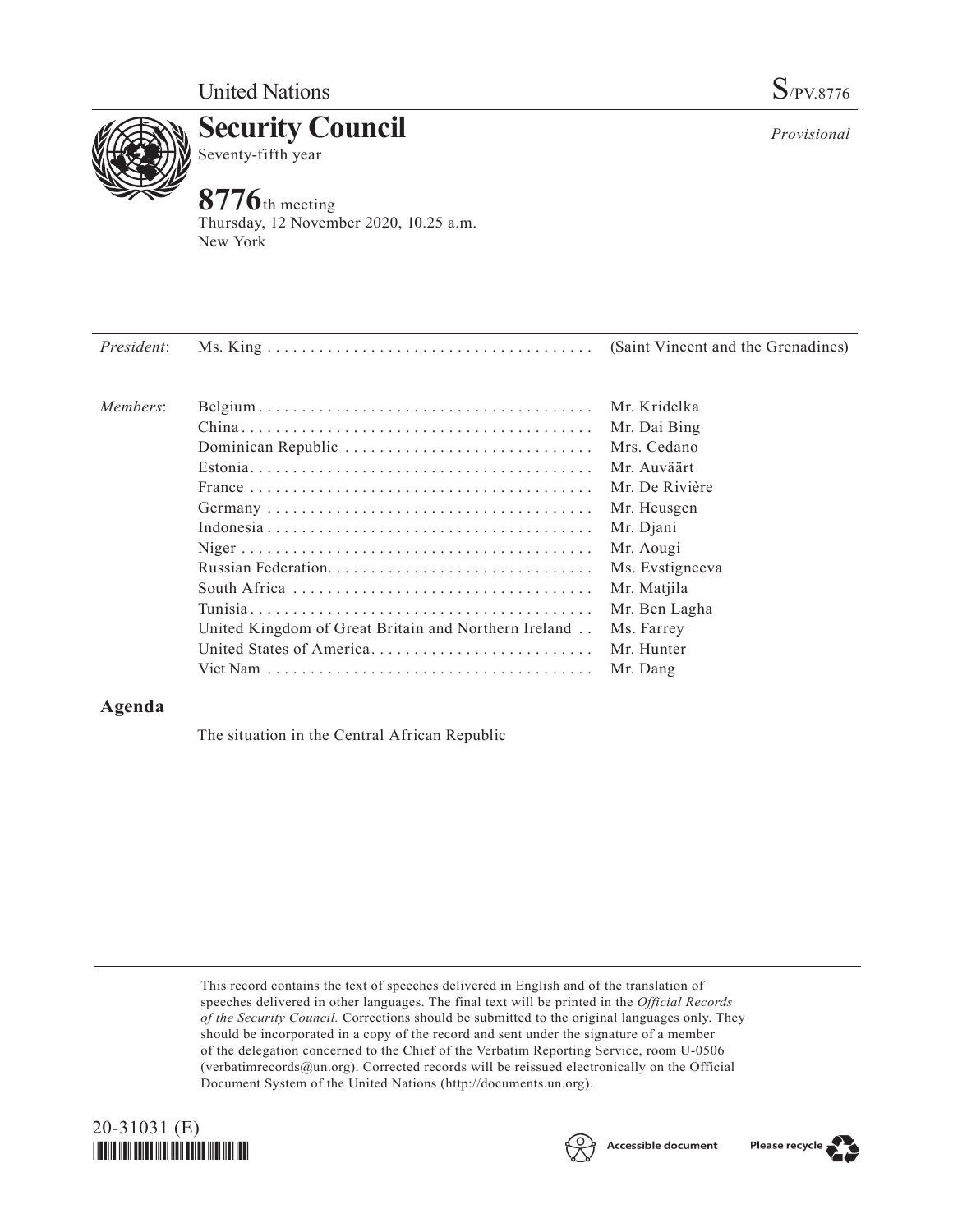*The meeting was called to order at 10.25 a.m.*

## **Adoption of the agenda**

*The agenda was adopted.*

## **The situation in the Central African Republic**

**The President**: In accordance with rule 37 of the Council's provisional rules of procedure, I invite the representative of the Central African Republic to participate in this meeting.

The Security Council will now begin its consideration of the item on its agenda.

Members of the Council have before them document S/2020/1106, which contains the text of a draft resolution submitted by France.

The Council is ready to proceed to the vote on the draft resolution before it. I shall put the draft resolution to the vote now.

*A vote was taken by show of hands.*

*In favour*:

Belgium, China, Dominican Republic, Estonia, France, Germany, Indonesia, Niger, Russian Federation, Saint Vincent and the Grenadines, South Africa, Tunisia, United Kingdom of Great Britain and Northern Ireland, United States of America, Viet Nam

**The President**: The draft resolution received 15 votes in favour. The draft resolution has been adopted unanimously as resolution 2552 (2020).

I now give the floor to those members of the Council wishing to make statements following the voting.

**Ms. Evstigneeva** (Russian Federation) (*spoke in Russian*): The Russian delegation voted in favour of resolution 2552 (2020), which extends by one year the mandate of the United Nations Multidimensional Integrated Stabilization Mission in the Central African Republic (MINUSCA).

Russia has always supported the work of the Blue Helmets, who play a very important role in the overall security architecture of the country. We hope that MINUSCA will provide technical and logistical support to Bangui in conducting the general elections.

We note the constructive approach of the penholders, which made it possible to reach consensus

while maintaining in the text of the resolution a number of principal elements, including the reference to guiding principles on the provision of humanitarian assistance, in accordance with General Assembly resolution 46/182.

We would like to stress in particular that the principle of respecting sovereignty and territorial integrity, as mentioned in the document, is an imperative in providing international humanitarian assistance, as is the fact that the country requiring assistance must play a primary role in initiating, organizing and coordinating assistance on its territory.

We categorically reject any attempt to challenge or dilute the strength of these parameters of humanitarian assistance under any pretext, which we would consider to be an attempt to directly interfere in the internal affairs of a sovereign State. We once again confirm Russia's commitment to the existing rules of humanitarian assistance and call on colleagues to follow our example.

**Mr. Djani** (Indonesia): Indonesia welcomes the unanimous adoption of resolution 2552 (2020). We thank the penholders for their efforts to find a compromise among the divergent positions.

We have heard the call from the Central African Republic for the extension of the mandate of the United Nations Multidimensional Integrated Stabilization Mission in the Central African Republic (MINUSCA) in order to protect civilians, including during the 2020-2021 election, and of the Mission's good offices and support to the peace process, including the implementation of the Political Agreement for Peace and Reconciliation in the Central African Republic. That is why Indonesia voted in favour of the resolution.

I am taking the floor to highlight the following points.

First, MINUSCA is first and foremost a peacekeeping mission. We salute our peacekeepers for risking their lives and leaving their families behind in pursuit of peace in the Central African Republic. Their safety and security will always be a top priority for Indonesia. Our position has always been crystal clear. To that end, we welcome the new language on peacekeeper safety and security in the resolution.

Secondly, we support the call to increase women's participation in MINUSCA at all levels and positions, including senior leadership positions, in line with resolution 2538 (2020).